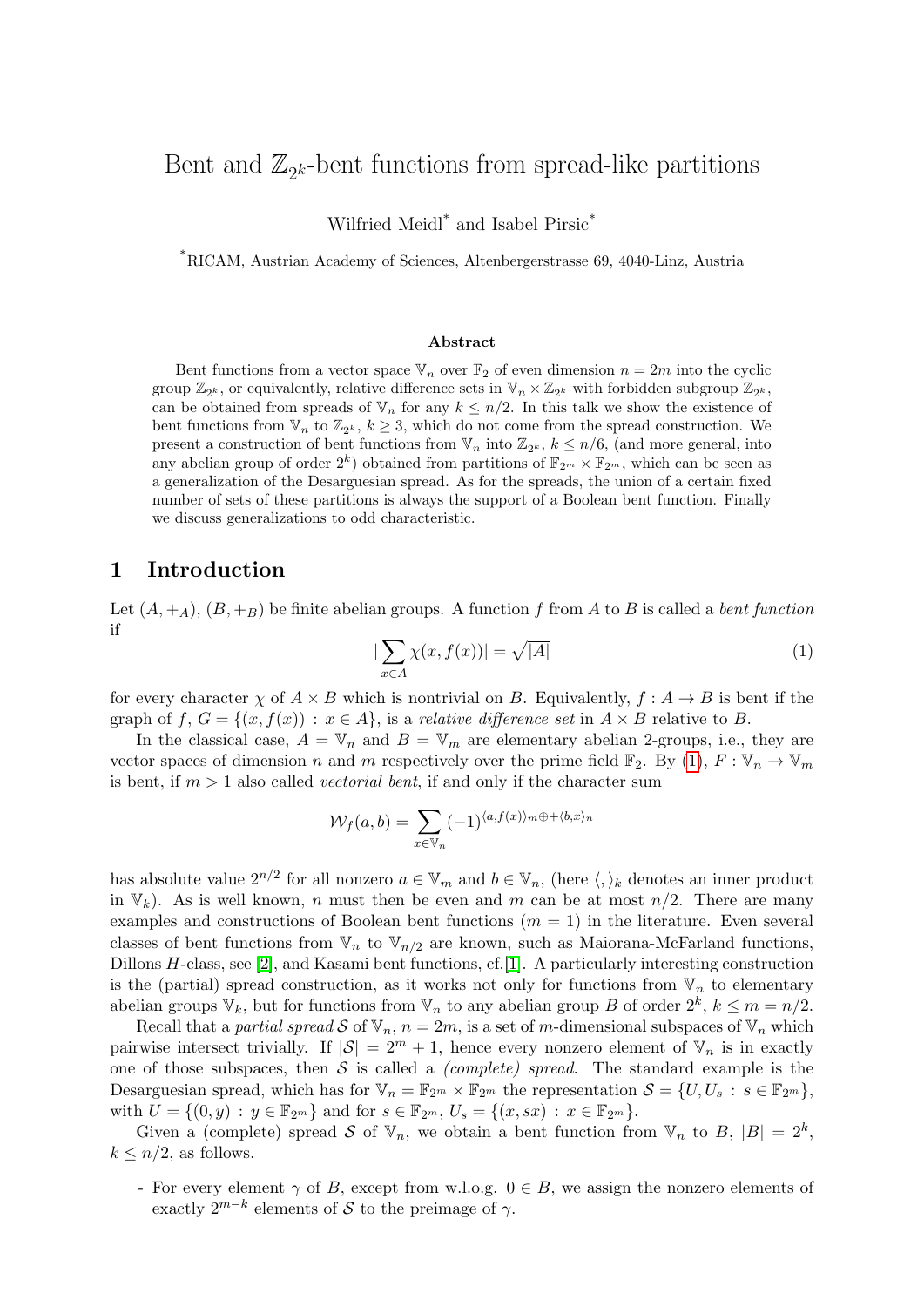- All other elements, i.e., the elements of  $2^{m-k} + 1$  elements of S, are mapped to  $0 \in B$ .

From this general construction we also infer that the union of any  $2^{m-1} + 1$  elements of S is always the support of a Boolean bent function.

In this talk we are interested in bent functions from  $\mathbb{V}_n$  to the cyclic group  $\mathbb{Z}_{2^k}$ , equivalently in relative difference sets in  $\mathbb{V}_n \times \mathbb{Z}_{2^k}$  with forbidden subgroup  $\mathbb{Z}_{2^k}$ . By [\(1\)](#page-0-0), this are functions f for which

$$
\mathcal{H}_f(a,b) = \sum_{x \in \mathbb{V}_n} \zeta_{2^k}^{af(x)} (-1)^{\langle b,x \rangle},
$$

where  $\zeta_{2^k}$  is a complex primitive  $2^k$ th root of unity, has absolute value  $2^{n/2}$  for all nonzero  $a \in \mathbb{Z}_{2^k}$  and  $b \in \mathbb{V}_n$ . Again such functions can only exist for  $m \leq n/2$ , [\[10\]](#page-3-2). We remark that functions  $f: \mathbb{V}_n \to \mathbb{Z}_{2^k}$  satisfying the much weaker condition that  $|\mathcal{H}_f(1,b)| = 2^{n/2}$  for all  $b \in V_n$  are referred to as *generalized bent functions*. They have been intensively studied in many papers, see [\[3,](#page-3-3) [4,](#page-3-4) [5,](#page-3-5) [6,](#page-3-6) [7,](#page-3-7) [8,](#page-3-8) [11\]](#page-3-9). If not also bent, generalized bent functions do not correspond to relative difference sets.

Bent functions from  $\mathbb{V}_n$  to  $\mathbb{Z}_{2^k}$  can certainly be obtained with the spread construction. As far as we are aware, for  $k \geq 3$  no construction is known that does not come from spread or a partial spread. In this talk we ask the question whether, and for which  $k \geq 3$ , there exist such bent functions that do not come from (partial) spreads. We present a construction of bent functions from  $\mathbb{V}_n$  to  $\mathbb{Z}_{2^k}$ ,  $k \leq n/6$ . With an argument via the algebraic degree of associated Boolean bent functions we show that this construction does not come from (partial) spreads. From the construction we infer partitions of  $V_n$  that have similar properties as spreads, in fact can be interpreted as a generalization of the Desarguesian spread. In particular, the union of a certain fixed number of sets of these partitions is always the support of a Boolean bent function.

#### 2 Results

As we have to distinguish addition in different structures, we denote the addition in the complex numbers and in the ring  $\mathbb{Z}_{2^k}$  by +, the addition in the elementary abelian groups  $\mathbb{F}_2$ ,  $\mathbb{V}_n$  and  $\mathbb{F}_{2^m}$  is denoted by ⊕.

Let f be a function from  $\mathbb{V}_n$  to  $\mathbb{Z}_{2^k}$ , then we can write f as

$$
f(x) = a_0(x) + 2a_1(x) + \dots + 2^{k-1}a_{k-1}(x)
$$

for uniquely determined Boolean functions  $a_j, 0 \le j \le k-1$ , from  $\mathbb{V}_n$  to  $\mathbb{F}_2$ .

As ingredients for our construction we will use the following facts.

- A function  $f: \mathbb{V}_n \to \mathbb{Z}_{2^k}$  is bent if and only if  $2^t f$  is generalized bent for all  $t, 0 \le t \le k-1$ .
- $f(x) = a_0(x) + 2a_1(x) + \cdots + 2^{k-1}a_{k-1}(x)$  is generalized bent if and only if all Boolean functions in the affine space of Boolean functions  $\mathcal{A} = a_{k-1} \oplus \langle a_{k-2}, \ldots, a_0 \rangle$  are bent, and for any three functions  $b_0, b_1, b_2 \in \mathcal{A}$  we have

$$
(b_0\oplus b_1\oplus b_2)^*=b_0^*\oplus b_1^*\oplus b_2^*,
$$

where  $b^*$  denotes the dual of a Boolean bent function  $b$ , see [\[3\]](#page-3-3).

- Let d, e be integers such that  $gcd(2^m-1, d) = 1$  and  $ed \equiv 1 \mod 2^m - 1$ , and suppose that  $\beta_0$ ,  $\beta_1$ ,  $\beta_2$  satisfy

<span id="page-1-0"></span>
$$
(\beta_0 \oplus \beta_1 \oplus \beta_2)^{-e} = \beta_0^{-e} \oplus \beta_1^{-e} \oplus \beta_2^{-e}.
$$

Then the Boolean bent functions  $b_i(x) = \text{Tr}_m(\beta_i xy^d), i = 0, 1, 2$ , satisfy  $(b_0 \oplus b_1 \oplus b_2)^* =$  $b_0^* \oplus b_1^* \oplus b_2^*$ , see [\[9\]](#page-3-10).

We will then show the following Theorem.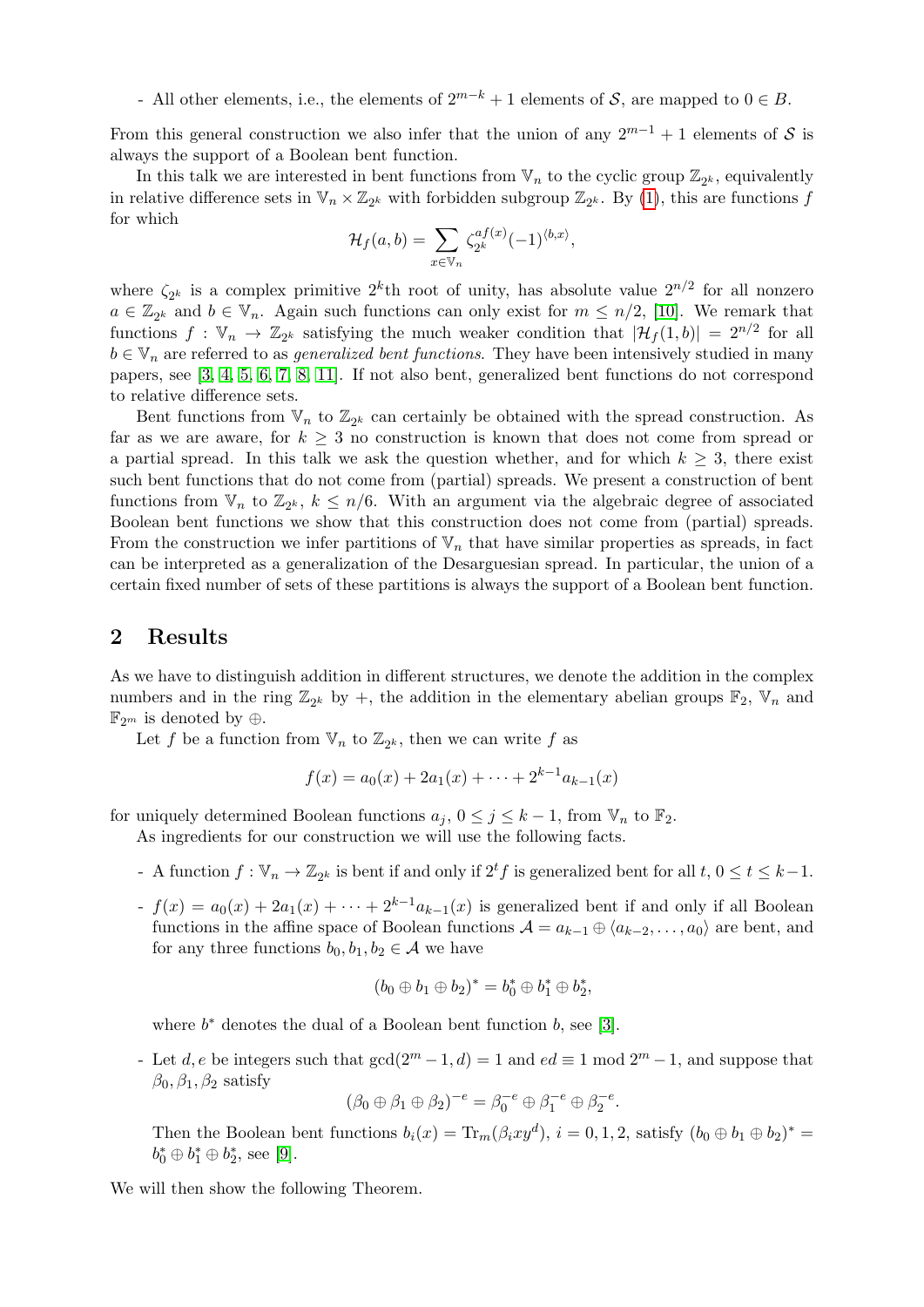**Theorem 2.1** Let  $m, j$  be integers such that  $gcd(2^m - 1, 2^j + 1) = 1$  and  $gcd(2^m - 1, 2^j - 1) =$  $2^k-1$ , let  $e = 2^m - 2^j - 2$ , and let d be the inverse of e modulo  $2^m - 1$ . Then for a basis  $\{\alpha_0, \alpha_1, \ldots, \alpha_{k-1}\}\ of\ \mathbb{F}_{2^k}\ over\ \mathbb{F}_2, the functions\ f_1\ and\ f_2\ given\ as$ 

<span id="page-2-0"></span>
$$
f_1(x) = \sum_{i=0}^{k-1} \text{Tr}_m(\alpha_i x y^d) 2^i, \qquad f_2(x) = \sum_{i=0}^{k-1} \text{Tr}_m(\alpha_i^{-e} x^e y) 2^i
$$
 (2)

are bent functions from  $\mathbb{F}_{2^m} \times \mathbb{F}_{2^m}$  to  $\mathbb{Z}_{2^k}$ .

With an argument via algebraic degrees, we will then conclude

**Corollary 2.2** Let m and  $j > 0$  be integers such that  $gcd(2^m - 1, 2^j + 1) = 1$  and  $gcd(2^m - 1, 2^j + 1)$  $(1, 2^{j} - 1) = 2^{k} - 1$ , and let e, d,  $\alpha_i$ ,  $0 \le i \le k - 1$ , be as in Theorem [2.1.](#page-1-0) Then the functions  $f_1, f_2$  in [\(2\)](#page-2-0) are bent functions from  $\mathbb{F}_{2^m} \times \mathbb{F}_{2^m}$  to  $\mathbb{Z}_{2^k}$ , which do not come from partial spreads.

The final part of the talk is dedicated to partitions which we infer from the functions in Theorem [2.1](#page-1-0)

Let m, k be integers such that k divides m and  $gcd(2^m-1, 2^k+1) = 1$ , let  $e = 2^m - 2^k - 2$ and d such that  $de \equiv 1 \mod 2^m - 1$ . For an element  $s \in \mathbb{F}_{2^m}$  define

$$
U_s := \{ (x, sx^{-e}) \; : \; x \in \mathbb{F}_{2^m} \}, \; U_s^* = U_s \setminus \{ (0, 0) \}, \; \text{and} \; U = \{ (0, y) \; : \; y \in \mathbb{F}_{2^m} \}.
$$

Then  $U, U_s^*, s \in \mathbb{F}_{2^m}$ , form a partition of  $\mathbb{F}_{2^m} \times \mathbb{F}_{2^m}$ . Note that  $U, U_s, s \in \mathbb{F}_{2^m}$ , are the subspaces of the Desarguesian spread if  $2^k + 1 \equiv -e \equiv 1 \mod 2^m - 1$  (more general, if  $-e \equiv 2^v \mod 2^m - 1$ ). Also note that  $U_s$  is not a subspace if we do not have  $-e \equiv 2^v \mod 2^m - 1$  for some integer v.

Similarly, for an element  $s \in \mathbb{F}_{2^m}$  we define

$$
V_s := \{ (x^{-d}s, x) : x \in \mathbb{F}_{2^m} \}, V_s^* = V_s \setminus \{ (0, 0) \}, \text{ and } V = \{ (x, 0) : x \in \mathbb{F}_{2^m} \}.
$$

Note that as above for the sets U and  $U_s$ , if  $-d \equiv 2^v \mod 2^m - 1$ , then  $V_s$  and V are the subspaces of the Desarguesian spread.

For the divisor k of m and an element  $\gamma$  of  $\mathbb{F}_{2^k}$  let

$$
\mathcal{A}(\gamma) = \bigcup_{\substack{s \in \mathbb{F}_{2^m} \\ \operatorname{Tr}_k^m(s) = \gamma}} U_s^* \quad \text{and} \quad \mathcal{B}(\gamma) = \bigcup_{\substack{s \in \mathbb{F}_{2^m} \\ \operatorname{Tr}_k^m(s) = \gamma}} V_s^*.
$$

With this definitions we obtain two partitions of  $\mathbb{F}_{2^m} \times \mathbb{F}_{2^m}$ 

<span id="page-2-1"></span>
$$
\Gamma_1 = \{U, \mathcal{A}(\gamma); \gamma \in \mathbb{F}_{2^m}\}
$$
  

$$
\Gamma_2 = \{V, \mathcal{B}(\gamma); \gamma \in \mathbb{F}_{2^m}\},\
$$

that have similar properties as spreads have:

**Theorem 2.3** Let m, k be integers such that k divides m and  $gcd(2^m - 1, 2^k + 1) = 1$ , and let  $\pi(i) = \gamma_i$  be a one-to-one map from  $\mathbb{Z}_{2^k}$  to  $\mathbb{F}_{2^k}$ . Define functions  $f_A, f_B : \mathbb{F}_{2^m} \times \mathbb{F}_{2^m} \to \mathbb{Z}_{2^k}$  as follows:

- If  $(x, y) \in \mathcal{A}(\gamma_i)$  then  $f_A(x, y) = i$ , and, w.l.o.g.,  $f_A(0, y) = 0$  for all  $y \in \mathbb{F}_{2^m}$ ;
- If  $(x, y) \in \mathcal{B}(\gamma_i)$  then  $f_B(x, y) = i$ , and, w.l.o.g.,  $f(x, 0) = 0$  for all  $x \in \mathbb{F}_{2^m}$ .

Then  $f_A, f_B$  are bent functions from  $\mathbb{F}_{2^m} \times \mathbb{F}_{2^m}$  to  $\mathbb{Z}_{2^k}$ .

<span id="page-2-2"></span>**Theorem 2.4** Let m, k be integers such that k divides m and  $gcd(2^m - 1, 2^k + 1) = 1$ , let  $e = 2^m - 2^k - 2$  and d such that  $de \equiv 1 \mod 2^m - 1$ .

I. Every Boolean function of which the support is the union of  $2^{k-1}$  of the sets  $\mathcal{A}(\gamma)$  is a bent function. Likewise, their complements, i.e., the Boolean functions with U and  $2^{k-1}$  of the sets  $A(\gamma)$  as their support, are bent.